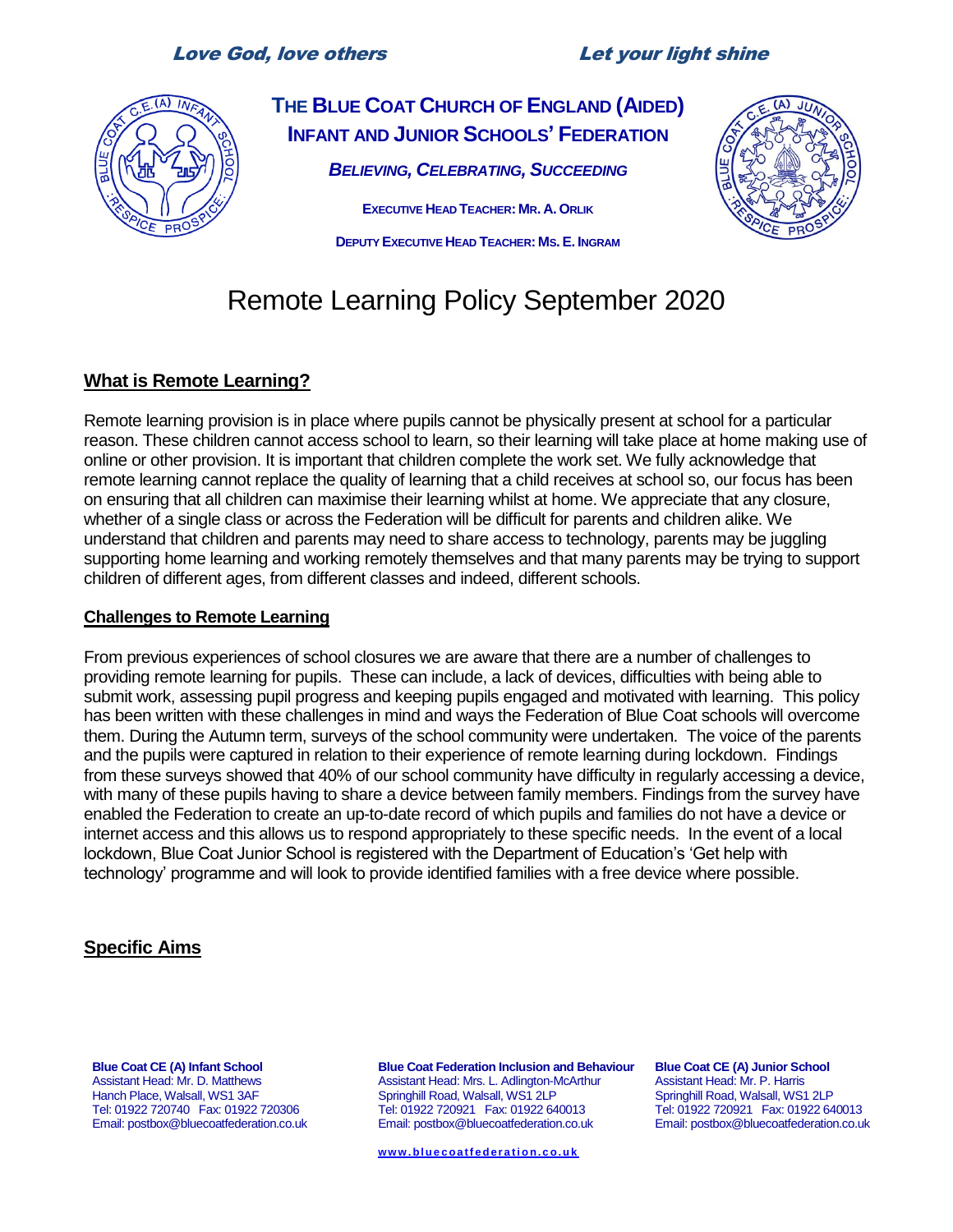- To outline the Blue Coat Federation approach for pupils who, as a result of COIVD-19 and current Government guidance are isolating at home. This may be because they are displaying symptoms themselves or a member of their household has been identified as having possible symptoms of COVID-19;
- To outline the Blue Coat Federation approach for pupils who are unable to attend school as a result of a full or partial closure of a class, year group or school.

## **Who is this policy applicable to?**

In line with government guidance, pupils, staff and families should self-isolate if they display any of the following symptoms

- A continuous, dry cough
- A high temperature above 37.8°C
- A loss of, or change to, their sense of smell or taste
- Have had access to a test and this has returned a positive result for COVID-19

The Remote Learning Offer for pupils who are not able to attend school due to self-isolations or in-line with Government guidance.

Blue Coat Infant and Junior schools will provide remote learning (online) for pupils who are not able to attend school to minimise the impact of any period of absence from school.

#### **Family (pupil/parent/guardian) role**

- Where possible it is beneficial for young people to maintain a regular and familiar routine. Blue Coat Federation therefore, recommends that a structure is maintained at home for each 'school day'
- The staff at Blue Coat will post new lessons daily on the online platform Purple Mash [www.purplemash.co.uk](http://www.purplemash.co.uk/) Families should access this work together and where necessary, should provide support to the pupil to complete the work that has been posted online.
- It is the responsibility of the pupil and family to ensure they have a copy of the usernames and passwords provided for our online learning websites. These have been provided to every pupil via their planners.
- There is an expectation that, unless the pupil themselves is ill, all work should be completed in a timely manner and returned, either via a Purple Mash submission, or by photographing work and emailing the appropriate Year group email (see end of document). If neither of these options are possible, parents should ensure that all work is kept safe and brought back to school when it is safe to do so.
- Should anything be unclear in the work set or the pupil has difficulty in understanding the task, parents can communicate with the class teacher via the year group email address. The pupil can also comment on the class blog requesting help with a specific piece of work.
- We would encourage parents to support their children's work, including finding a suitable, quiet place for the pupil to work and by praising efforts made.
- Every effort will be made by staff to ensure that work is set promptly on Purple Mash, but The Federation cannot guarantee that the online platform will work on every device. If there are issues accessing work, it is the responsibility of the parent to contact school promptly. All solutions to issues will be discussed on a case by case basis with the parent.

#### **Teacher Expectations – symptomatic pupil isolation**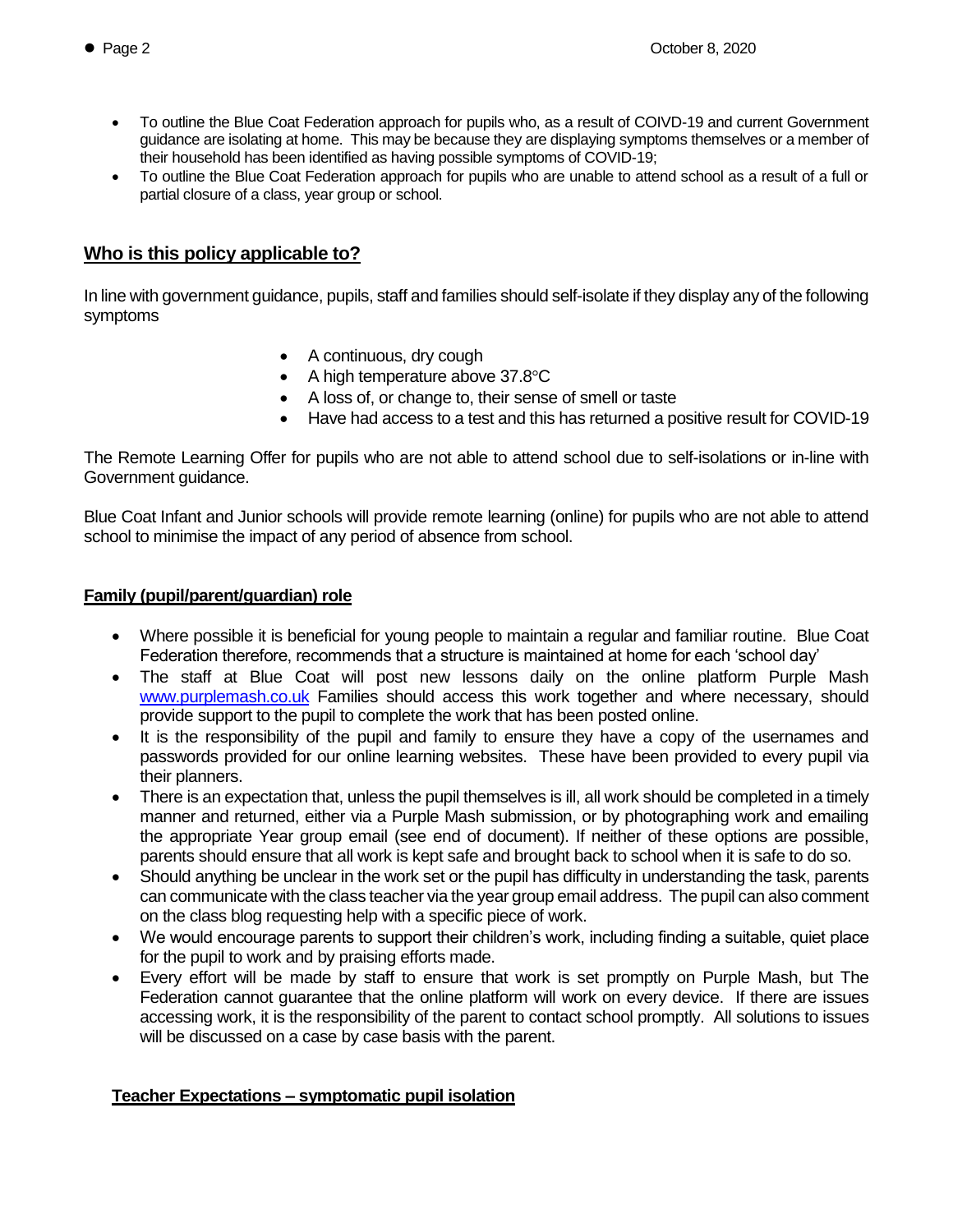• Teachers will plan lessons that are relevant to the curriculum focus for that year group. Where possible, they will endeavour to replicate the work that is taking place in the classroom.

#### **Junior School**

- At Blue Coat Junior School teachers will create a daily blog post on Purple Mash that outlines the Maths lesson, English lesson and Reading lesson for that day. They will also upload appropriate links to websites that support topic (Humanities) lessons and Science lessons. Teachers will also upload the link for Votes for Schools where appropriate.
- For pupils at Blue Coat Junior School pupils will be provided with their My Maths and TT Rockstars login details. Teachers will remind children via their class blogs to complete these tasks.
- Maths lessons and worksheets will be sourced from White Rose Maths. At the teacher's discretion they may provide additional work sourced from elsewhere.

# **Infant School**

- At Blue Coat Infant School, three weekly Purple Mash blogs: literacy, maths and afternoon subjects will be set. Each blog outlines the expectation for the whole week. Literacy includes spelling, handwriting, phonics, grammar and the literacy lesson focus. Maths has a weekly starter and then the links to White Rose, if applicable. The afternoon subjects are linked to the National Curriculum and the work currently taking place in school across the foundation subjects.
- Teachers at Blue Coat Infant School will also post a link to a video to cover the appropriate phonic lesson.
- A literacy lesson will be posted on Purple Mash with a follow up task posted as a 2DO. 2Dos will be set in the form of a follow up task that increases a pupil's understanding and knowledge and/or the form of quizzes Resources being used in school will be posted via the Purple Mash blog as far as is practical.
- A reading lesson will be set via Serial Mash. This will take the form of a set chapter a day to read from a e-book, followed by a quiz set as a 2DO on Purple Mash.
- Humanities and Science lessons will be set via links to Oak National Academy or BBC Bitesize. These links will be embedded into Purple Mash to allow pupils to easily access them. Wherever possible these lessons will align to the lesson being studied in class that day/week.

# **Both Schools**

- Blog posts will be live everyday so a child will be able to access online learning from the first day of self-isolation.
- Teachers will ensure that the class blogs and the setting of work on this platform will enable pupils to receive clear explanations, support their confidence in new learning, apply new skills and receive feedback (see separate feedback section below).
- Any pupil who has been identified as not having access to online learning will be given a paperbased home learning pack. Please see section below.

# **Teacher Expectations – full or partial closure.**

If a class/year group bubble is sent home to self-isolate as a result of a positive test the following system will be in place:

 Teachers will plan progressive and sequenced lessons that are relevant to the curriculum focus for that year group. These lessons will include new learning wherever possible. At times, teachers may feel that recapping and revisiting topics or previously taught concepts is necessary. These lessons will be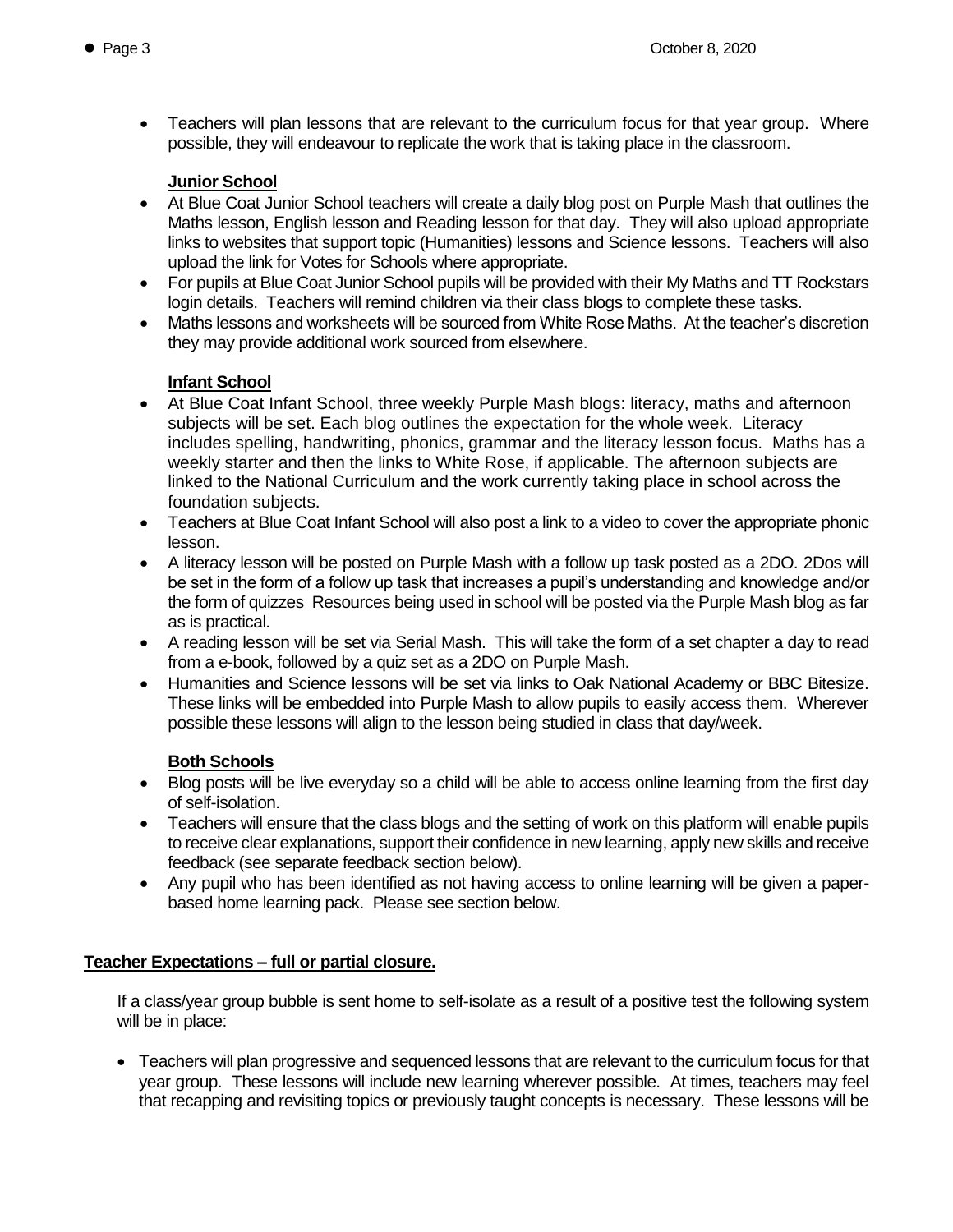planned within the sequence where necessary. All lessons will be meaningful and ambitious and culminate in a purposeful outcome.

- Teachers will ensure that the class blogs and the setting of work on this platform will enable pupils to receive clear explanations, support their confidence in new learning, apply new skills and receive feedback (see separate feedback section below).
- Daily lessons will be posted for Maths, English, Reading, Topic (Humanities) and Science lessons. Teachers will also upload links to Votes for School where appropriate. Links to these lessons will be embedded into the Purple Mash Blog for ease of access.
- For a period of extended closure teachers will post recorded teaching videos on the YouTube Blue Coat Learning Channel. Links to recorded teaching videos by Blue Coat staff will be posted on the Purple Mash class blog to allow easy access for pupils. Findings from the parental surveys indicated that recorded lessons are most suitable for our pupils as this allows for children to access these lessons outside of normal timetable routine. This enables pupils sharing devices at home to still have the opportunity to access lessons when devices are available. PE lessons will also be posted in the form of a recorded demonstration. These will be videos that encourage pupils to maintain their levels of physical activity whilst away from school.
- Maths lessons and worksheets will be sourced from White Rose Maths. At the teacher's discretion they may provide additional work sourced from elsewhere.
- Teachers at Blue Coat Infant School will post a link to a video to cover the appropriate phonic lessons.
- A literacy lesson will be posted on Purple Mash with a follow up task posted as a 2DO. Resources being used in school will be posted via the Purple Mash blog as far as is practical.
- A reading lesson will be set via Serial Mash. This will take the form of a set chapter a day to read from an e-book, followed by a quiz set as a 2DO on Purple Mash.
- Humanities and Science lessons will be set via links to Oak National Academy. These links will be embedded into Purple Mash to allow pupils to easily access them. Wherever possible these lessons will align to the lesson being studied in class that day/week.
- Where a class teacher is isolating due to symptoms of COVID-19 another member of the Year Group teaching team will provide lessons wherever possible.
- The Federation acknowledges that pupils in the early stages of their formal education will have different needs that cannot be easily addressed in the same way as other pupils. As a result of this, in EYFS at Blue Coat Infant School, we aim to reduce the amount of screen time the children have and use the blog as a suggestion of activities that cover the 7 areas of learning. In EYFS the activities are done in a carrousel. Therefore, these will be shared throughout the week.
- At Blue Coat Infants where possible, staff are uploading their flipcharts as PDFs and sending a link to the worksheet. Although children may not be able to complete the worksheet electronically, we hope that children will attempt the work by commenting on blog or by recording their answers in an exercise book.
- The Federation will also look for opportunities to develop the use of Google Classroom. This will give staff and pupils the ability to interact daily in the form of a live meet where pupils will be able to benefit from live feedback and discussion with their teacher about their learning.

# **Feedback**

- Any 2DO submitted by a pupil will be marked by Blue Coat staff and appropriate feedback given to pupils. This will include points for further development. Feedback from staff will ensure that pupils feel encouraged to continue working online but also make progress overtime.
- Feedback may also take the form of adjusted lessons within the planned sequence to take into account misconceptions demonstrated by a number of pupils. Where a class teacher identifies that an issue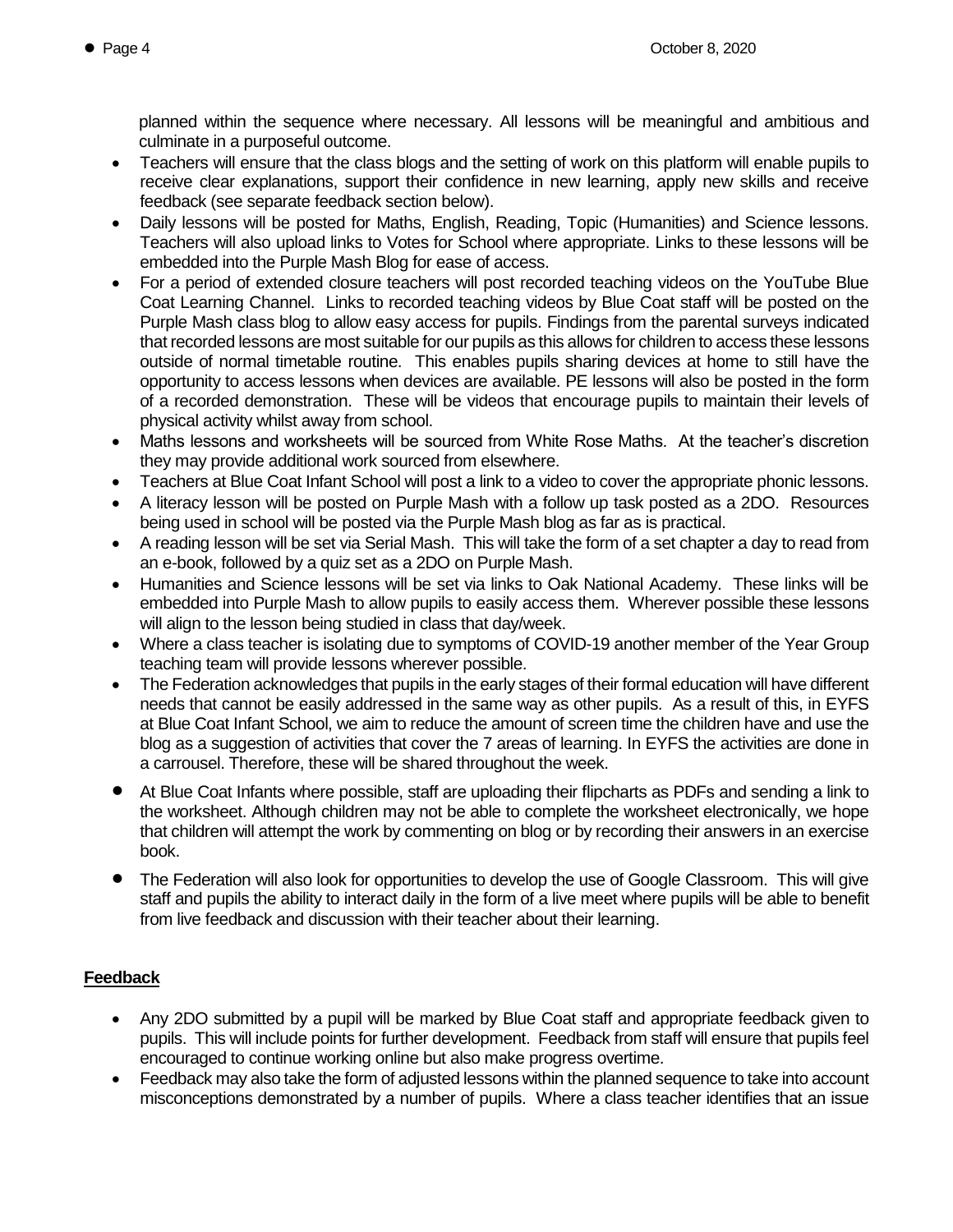with understanding the next lesson in the series will reflect this and may be a recap or consolidation lesson to ensure progress moving forwards.

- Families who choose to photograph pupil work and send to the year group email will also receive feedback in the form of an emailed response.
- Engagement with online learning will be monitored and recorded by the class teacher. Nonengagement with online learning will be recorded on the Federation CPOMS system and a member of the year group teaching team or Inclusion team will phone home to discover the reason for nonengagement and offer support as appropriate.
- Children can also complete their work in an exercise book (provided by school) which they can share with their class teacher when it is safe for them to return to school.

#### **Vulnerable Learners**

- Vulnerable learners may include (but not be limited to) those who:
	- $\circ$  are assessed as being in need under section 17 of the Children's Act 1989, including those who have a Child in Need Plan, a child protection plan or who are a looked after child
	- o have and EHCP
	- o have otherwise been identified as vulnerable by The Blue Coat Federation, an education provider or local authorities – this can include those who may have difficulty in engaging with remote education at home for example due to a lack of a device or suitable internet connection.

In the event of a local lockdown or longer period of closure, vulnerable children who do not need to isolate for COVID related reasons may be offered a place in school following guidance from the Department for Education. Vulnerable learners accessing this provision have access to laptops within school to enable them to complete the same online learning as their peers.

The Federation will provide every child with an exercise book and basic stationery set to ensure they have suitable equipment to complete tasks. In the event of a whole year group isolating the two week paper-based pack will mirror the work that is set online for pupils to ensure an equality of provision. After a period of quarantine in line with the COVID risk assessment work will be marked by class teachers and feedback given. Feedback may be in the form of a telephone call.

For children who have been identified as vulnerable due to a lack of suitable device or internet connection, a paper-based work pack containing relevant work will be sent every fortnight to families. It is the parent/carers responsibility to ensure that completed work is kept safe and returned to school at suitable intervals.

Engagement with paper-based learning will also be monitored and members of school staff will make regular phone calls home to ensure that learning is taking place. As with children taking part in online learning engagement levels will be monitored. Non-engagement will be recorded on the school CPOMS system and will be followed up by a member of Federation staff.

#### **Symptomatic pupil isolation**

Where single pupils without access to online learning are required to isolate they will receive a paper pack that will cover the 14 day period of isolation. As soon as possible after the start of the period of isolation the class TA assigned to the pupil's class will collate worksheets being completed by the class. These will be sent via post or hand delivered to the pupil's address to enable the isolating pupil to remain on track with the rest of their classmates.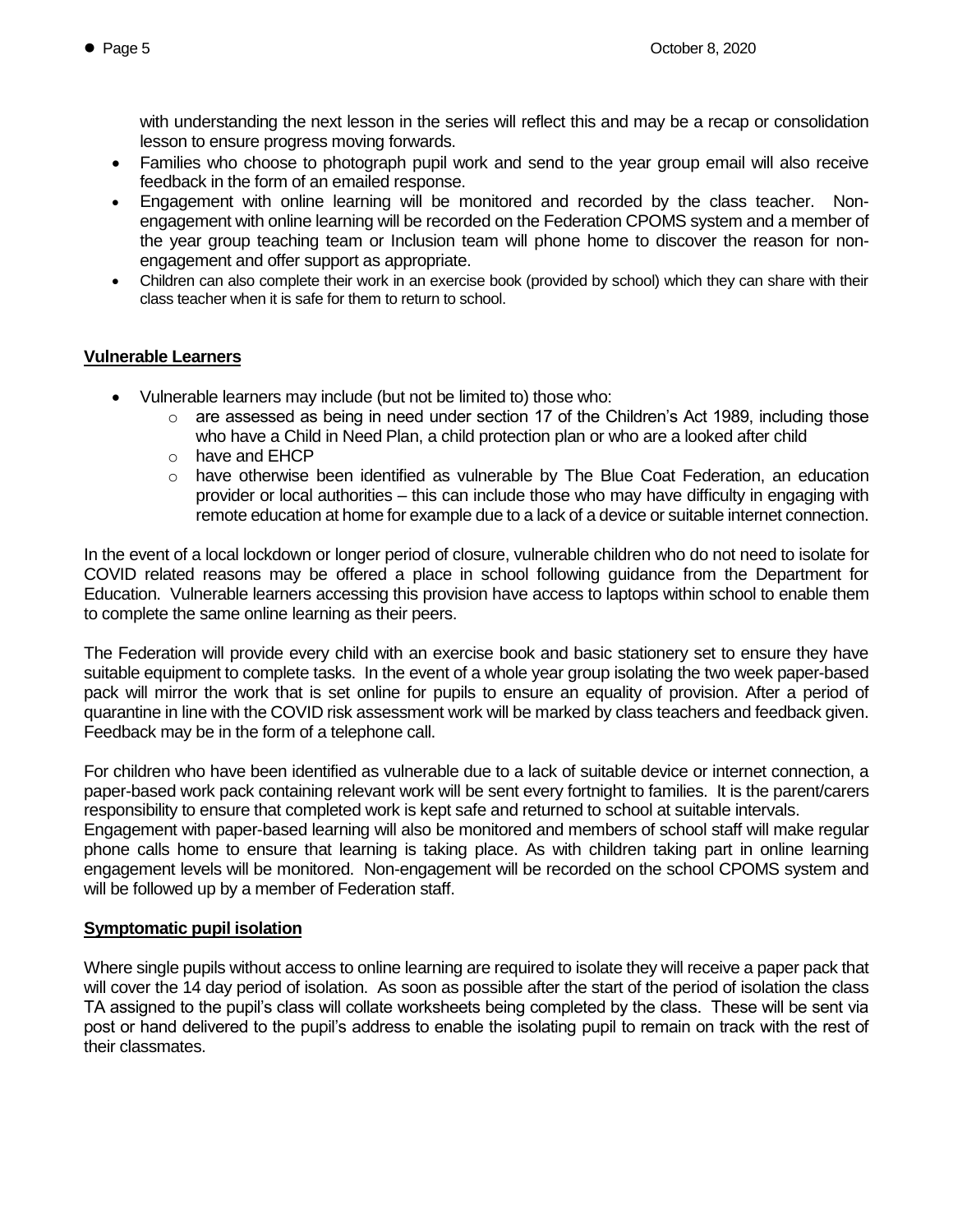#### **All cases**

For pupils identified as vulnerable under other categories the Inclusion Team will be responsible for ensuring a welfare call in made at least fortnightly. Part of this welfare call will also discuss any issues around home learning. Where necessary, the Inclusion Team will refer issues to the Year Group leader or Class Teacher who will contact the families to provide support.

#### **SEND**

Teachers will differentiate remote learning tasks set for their class to meet the needs of any children working within SEND support.

The Inclusion Team will tailor provision to meet the needs of SEND children with high and/or complex needs.

#### **Safeguarding**

Safeguarding is always high on our school priorities, and this should be considered when using IT at home. Ensure that parental controls are set and enabled and supervise your child's internet access.

For further information regarding safeguarding, please refer to the COVID-19 Blue Coat Federation Safeguarding and Child Protection Policy:

[https://www.bluecoatfederation.co.uk/wp-content/uploads/2020/05/COVID-19-Child-Protection-and-](https://www.bluecoatfederation.co.uk/wp-content/uploads/2020/05/COVID-19-Child-Protection-and-Safeguarding-policy.pdf)[Safeguarding-policy.pdf](https://www.bluecoatfederation.co.uk/wp-content/uploads/2020/05/COVID-19-Child-Protection-and-Safeguarding-policy.pdf)

Approved by Governing Body – 07.10.20